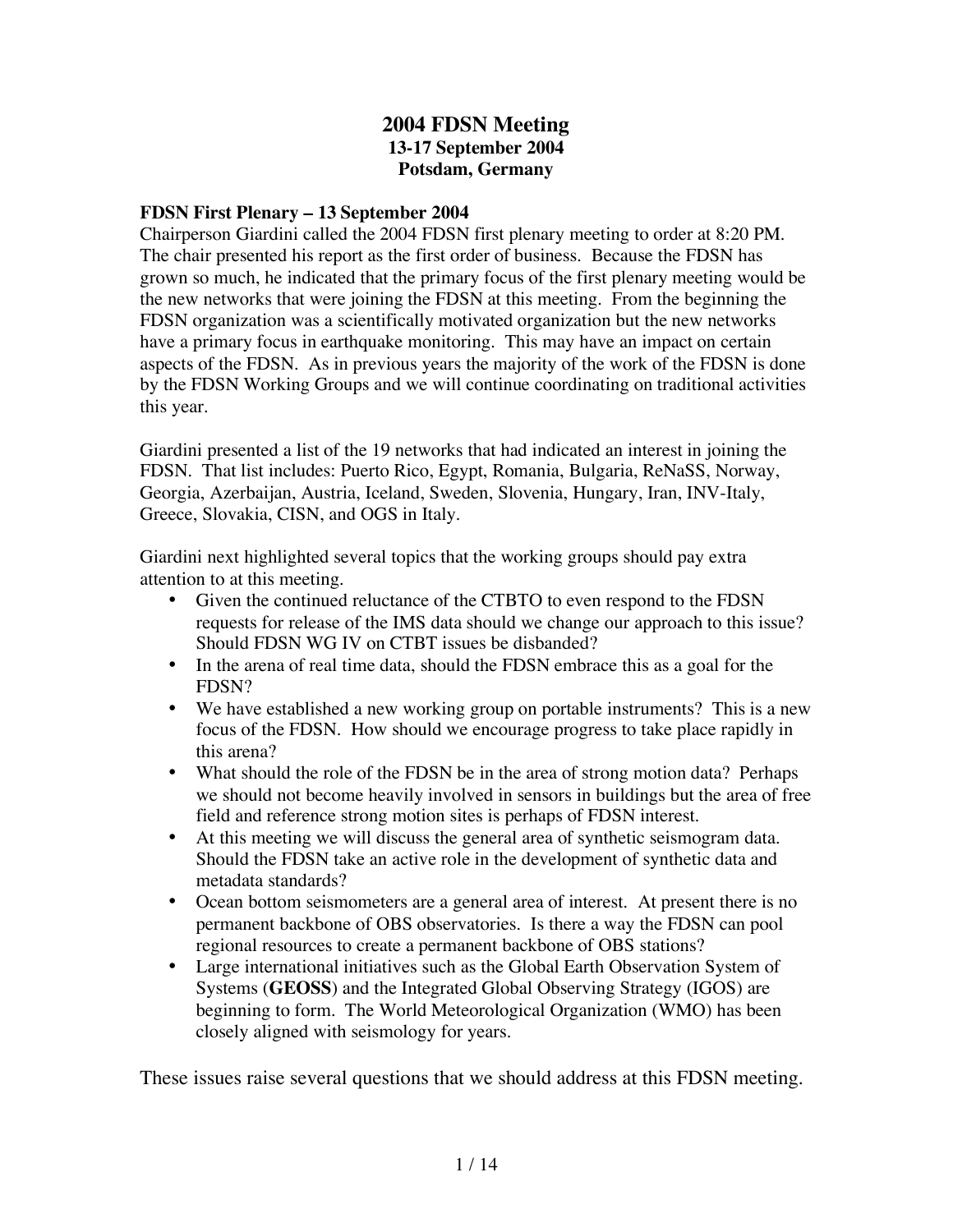- Should the FDSN expand its mandate to participate in groups such as GEOSS and IGOS?
- Should the FDSN consider other data types such as strong motion data?
- Should we revise some of the decisions that were made when the FDSN was organized 15 years ago?

With these issues raised by the FDSN chair we moved to the portion of the meeting where each of the new networks was asked to present a very brief (2-3 minutes) summary of their network. The following minutes highlight just a few aspects of the reports as most of them can be found on the FDSN web site at http://www.fdsn.org/FDSNmeetings/2004/reports.htm.

# **Puerto Rico Seismic Network Report:** Christa Von Hildebrandt

The PRSN will soon consist of 16 broadband stations. They use the Earthworm system. The longer-term goal is to have a larger permanent network of seismic stations. In addition to the weak motion network they also have a Strong motion program that uses Antelope for its data management system. The data are available through the IRIS DMC and work is continuing on producing all of the valid SEED metadata for this effort.

## **Austria Report:** Peter Melichar

The Austrian seismic network uses Antelope to operate its seismic network. Currently the network consists of 5 broadband and several strong motion stations. They are very involved with bilateral data exchange with surrounding countries. Melichar highlighted the new installation at the Conrad observatory.

## **Romania:** Constantine Ionsecu

There are currently 45 K2 stations recording strong motion data. Additionally there are 14 analog stations, 6 K2 stations recording broadband seismic information. There is one AFTAC array located in Romania. They use the Antelope system and ingest data from several surrounding networks.

## **Bulgaria:** D. Solakov

Bulgaria currently operates 14 seismic stations that are analog and use S13 sensors. They have 3 digital stations. They are acquiring a Quanterra Q330 data logger soon. They exchange data with Romania and Italy.

## **Sweden:** Reynir Bodvarsson

The Swedish network consists of 45 stations running Guralp 3T seismometers. They also have one station equipped with an STS-2. They provide moment tensor solutions for all events.

## **Iceland:** S. Jakobsdottir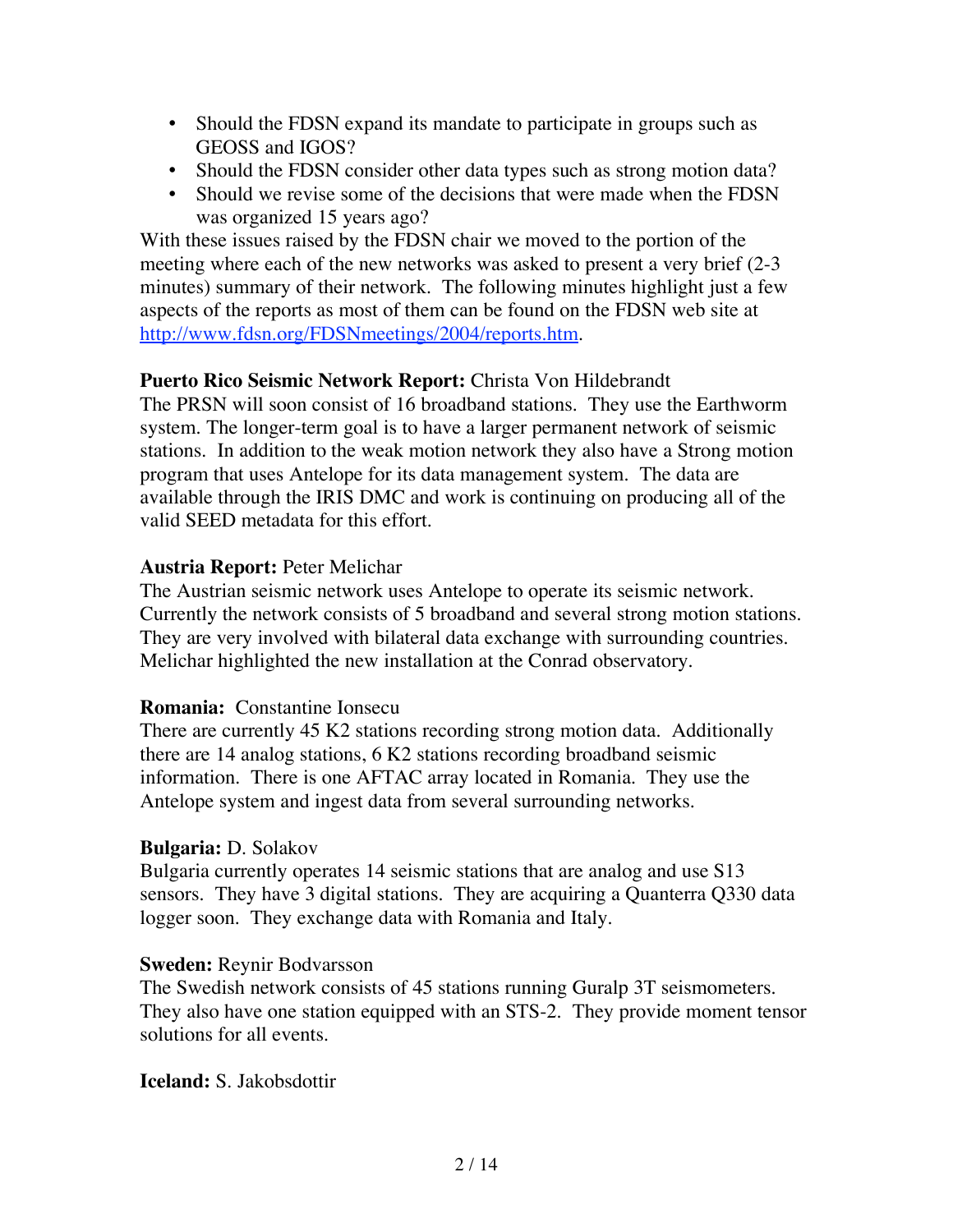Iceland runs a network very similar to Sweden. Currently there are 41 stations, including 7 broadband stations. The IRIS station BORG runs a Guralp sensor.

#### **Slovenia:** Mladen Zivcic

The Slovenian network will eventually include 25 stations. They use the Quanterra Q730 and CMG 40T sensors. Slovenia sends their data to ORFEUS.

#### **Slovakia:** Peter Labak

Slovakia operates a network of 12 stations, four of which are broadband. They have access to their data using real-time satellite transmission. They exchange data with 7 other centers. They get a total of 27 stations, some of which are from other networks. They nominated three stations as FDSN stations, VYHS, CRVS, and ZST.

## **Georgia:** Misha Elashivil

Georgia is presently installing new stations. Currently there are 7 digital stations, 2 of these stations are broadband using Guralp CMG 3-ESP sensors.

## **Italy- ING-V:** Salvatori Mazza

The Italian National Network is a new Italian Network in addition to the MedNet effort. In 2000 there were 92 short period stations. In 2002 they began switching to digital satellite systems and now 23 out of 30 systems are deployed. They have a total of 50 broadband and 10 very broadband stations now operating. They are using the GAIA digitizer that is made in Italy. By 2005 they are looking at 140 3 component stations.

#### **ReNaSS:** Anne deChamps

ReNaSS is the French National Network. It currently consists of 10 stations and data from 7 of them are received in real time.

#### **Norsar:** Johannes Schweitzer

There are three IMS arrays in Norway and there is one auxiliary IMS station on Jan Mayen Island. The Norsar data are open data without any restrictions. They provide data in CD 1.0 and now CD1.1 format. Jan Mayen Island may be an excellent selection for an FDSN station.

#### **Hungary:** (Presented by W. Hanka of Geofon)

Hungary has 3 broadband stations now and they have significant expansion plans.

## **Croatia: Marijan Harak**

They are using Antelope to operate their network. Other details of the Croatian effort are missing in these minutes.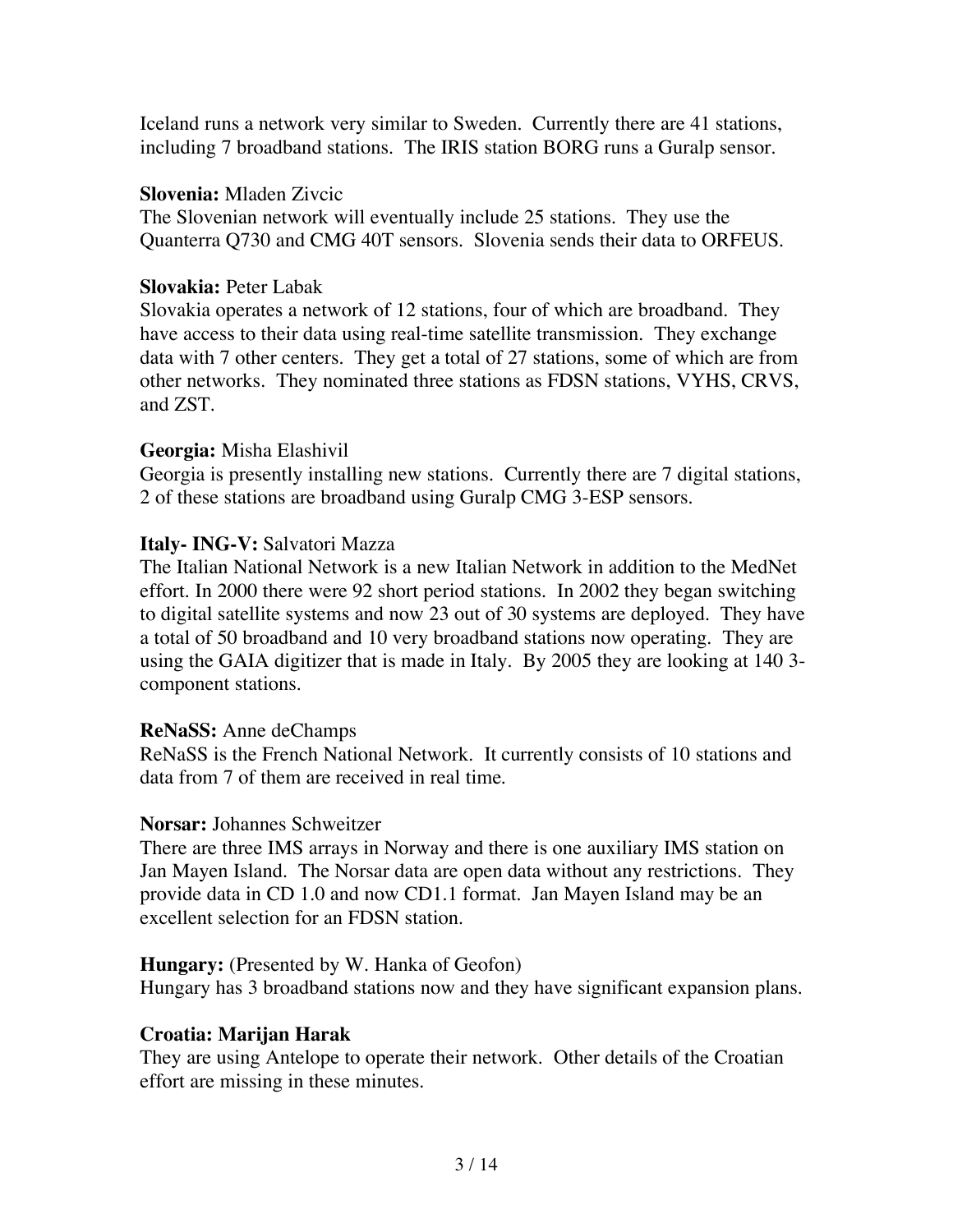# **Egypt:** Hadidy

Egypt has 63 seismic stations including 4 broadband STS-2 stations, 1 Trillium, 57 short period sensors and one Very broadband sensor. They also have 24 portable recording systems and 25 strong motion stations.

## **Southern California/SCSN (**Presented by Tim Ahern of IRIS)

The SCSN report can be found on the web pages. The SCSN is a very large broadband network in southern California with a total of 155 broadband seismic stations deployed. They use primarily STS-2 or CMG-3 type seismometers but also have a significant backbone set of stations equipped with STS-1 seismometers. Caltech also operates the Southern California Earthquake Data Center (SCEDC) through which data can be accessed in SEED format.

# **FDSN Archive for Continuous Data:** Tim Ahern

At this point Tim Ahern gave a report about the FDSN Archive for Continuous data. Since the previous FDSN meeting in Sapporo all FDSN networks contributed data to the IRIS DMC. Most networks have submitted data from 2004 with only Japan and Taiwan not having 2004 data in the archive. Taiwan is presently working with the IRIS DMC to send data from stations in real time using Antelope. The archive continues to grow steadily, in 2002 the archive was 24 terabytes and as of the end of July 2004 the archive is now more than 56 terabytes. Roughly 7 terabytes of the archive is data from the FDSN networks. At the current rate a bit more than 2 terabytes of data will come from the FDSN networks during 2004.

At the current rate, we are projecting roughly 100,000 requests for data will be serviced this year from the IRIS DMC. We are also seeing a significant increase in data shipped by the DMC in real time. More than 5 terabytes of data is projected for shipment from the IRIS DMC this year, roughly half in real time. These data will be contained in roughly 200,000,000 seismograms. Approximately 25,000 of the 100,000 requests will go to researchers outside the United States. Great Britain, France and Germany are the three largest users of the DMC outside the US.

# **Oceans and the FDSN:** Rhett Butler

Rhett Butler began by saying that while the global community is doing a wonderful job in installing stations on land we are doing a very poor job in the oceans. Projects such as Neptune, moored buoys and other large initiatives such as ORION (http://www.orionprogram.org) was getting started.

Butler indicated one approach might be for the FDSN membership to take advantage of "Ships of Opportunity" to deploy and retrieve OBS systems.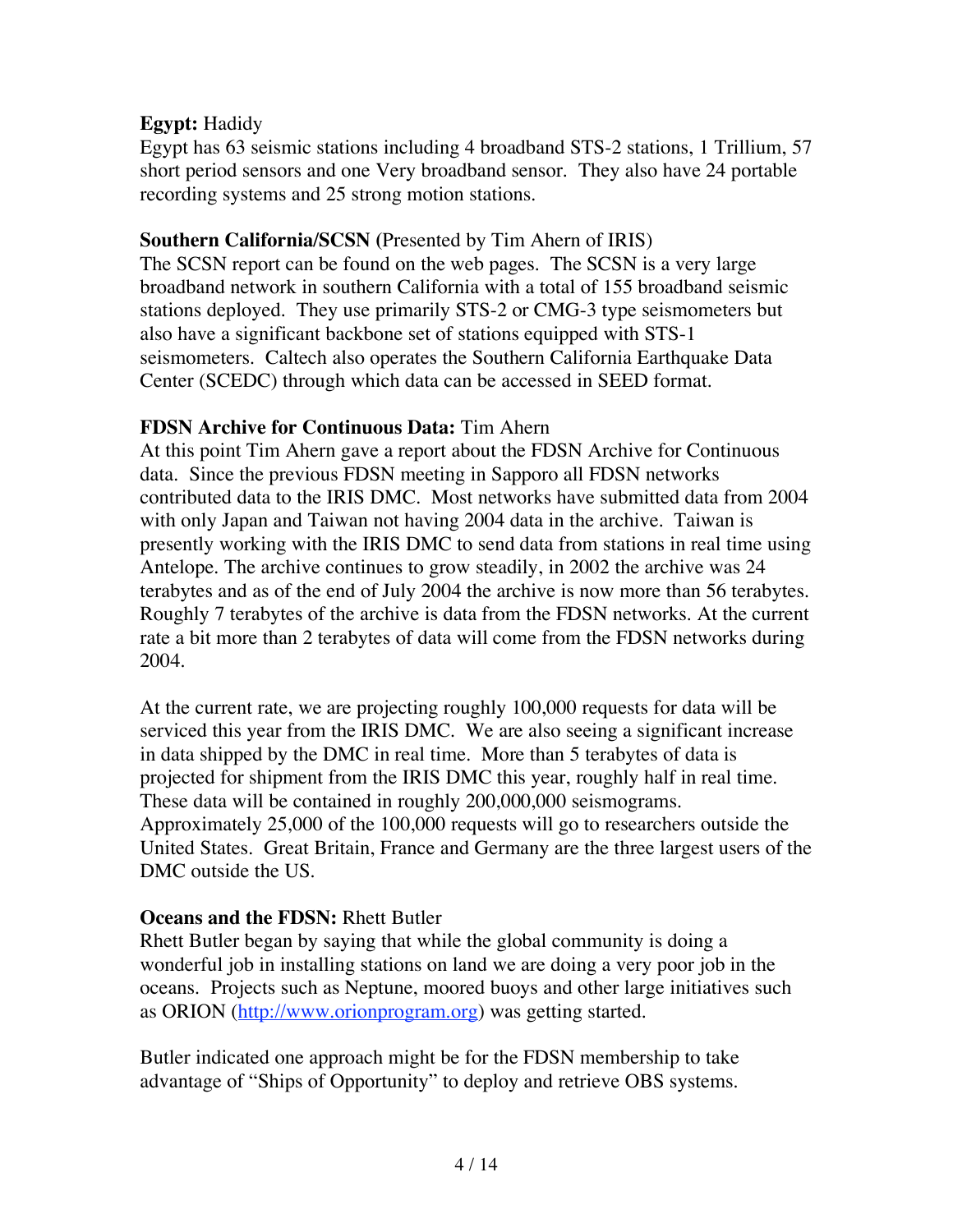Progress could be made in the area of coordinating the international activities in this area and the FDSN could play a significant role in this coordination.

He felt that one key tenant of the ocean effort should be the free and open access to data. This will encourage the scientific community to use the data and better understand the importance of providing their support to such efforts.

# **Global Earth Observing System of Systems:** R. Butler

Butler indicated that very large inter-governmental organizations now exist and agreements between nations have created such initiatives as the Global Earth Observation System of Systems (GEOSS). Can we strengthen seismology through close collaboration with these other initiatives such as GEOSS? Butler encouraged the FDSN to work together with these larger international initiatives.

# **REGIONAL UPDATES**

## **Europe: T. van Eck**

In Europe there are 40 countries and roughly 100 seismic observatories. ORFEUS is aware of roughly 450 broadband stations in Europe. The Virtual European Broadband Seismic Network (VEBSN) now has 116 broadband stations from 35 different observatories.

## **Japan: Seiji Tsuboi**

In addition to other activities that we are familiar with, Tsuboi indicated that they are working on real time networks for hazard mitigation coordinated with the GEOSS effort.

## **United States: R. Butler**

The two largest new initiatives in the US are the Earthscope project funded by the National Science Foundation (NSF) and the Advanced National Seismic Network (ANSS) of the USGS. Earthscope is fully funded and the ANSS is funded while not at the full level.

Earthscope consists of three components; 1) USArray is the seismic component, 2) The Plate Boundary Observatory (PBO) is the component containing GPS, strain and seismic sub-components, and 3) the San Andrea Fault Observatory at Depth (SAFOD) which is a drilling project that will actually place sensors in the active fault.

USArray consist of three components. The USArray Backbone is closely coordinated with the backbone of the ANSS which when completed will consist of 100 stations.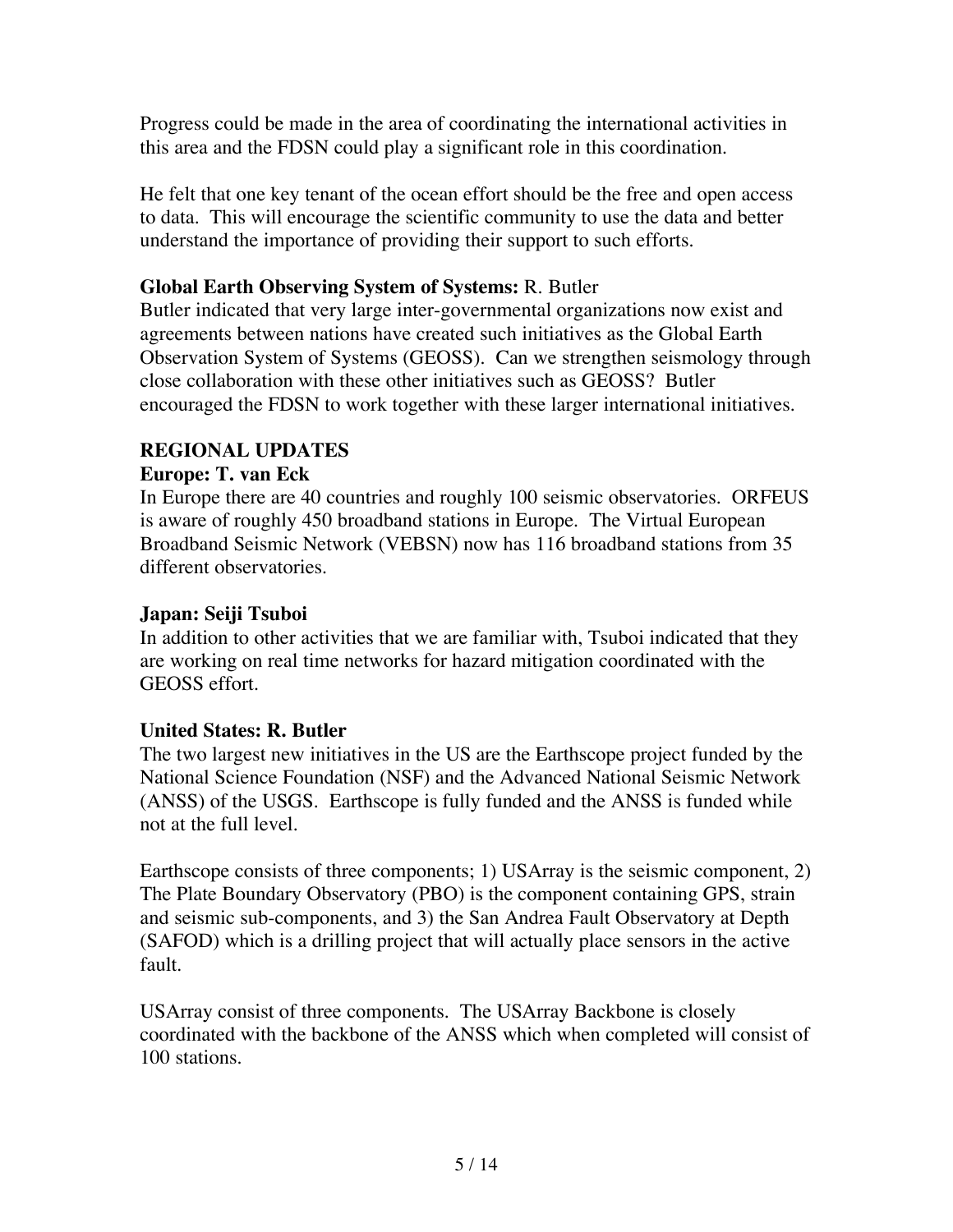The Transportable Array will consist of 400 stations that will occupy a location for 18 months and then move to a new location.

The Flexible Array will consist of 200 portable broadband stations as well as 2000 high frequency sensors that can be deployed in PI led detailed investigations.

Since the hour was getting late, Chair Giardini deferred several agenda items to the second plenary meeting on Friday and assigned the areas of special focus to the various working groups.

#### **FDSN Second Plenary – 17 September 2004**

The second FDSN Plenary was called to order at 18:38. We then moved quickly to the reports of the FDSN Working Groups.

WG I – Stations and Instrumentation by S. Tsuboi The ISC has raised the issue related to coordination of naming of stations with ISC, NEIC, and the EMSC. The FDSN WG I recommends that a special group should be formed and this issue should be discussed.

The FDSN station list will be updated and will include new stations and add two columns indicating the Data Center(s) holding the data and the Access Methods.

In the area of the FDSN Network it was decided that the current concept of the FDSN stations should be continued but the permanent network of globally distributed high quality stations should start being referred to as the FDSN Backbone (FDSN-BB). All new networks joining the FDSN should designate 1 or more of their stations to be part of the FDSN network.

The issue of the lack of STS-1 sensor was discussed but no resolution to the problem was found.

In the area of OBS it was decided to attempt to obtain directly available OBS systems in a few example cases.

## WG II – Data Centers and Formats

A presentation was prepared by B. Dost but presented by T. Ahern. A few SEED issues were discussed. The instrument code F was reserved for magnetic field intensity. For electrical potential the code J was reserved unless this could be met by using the existing code Q. After a review of the manual it will be updated as needed. It was identified that the code O for water current measurements and W for Wind Velocity are already reserved.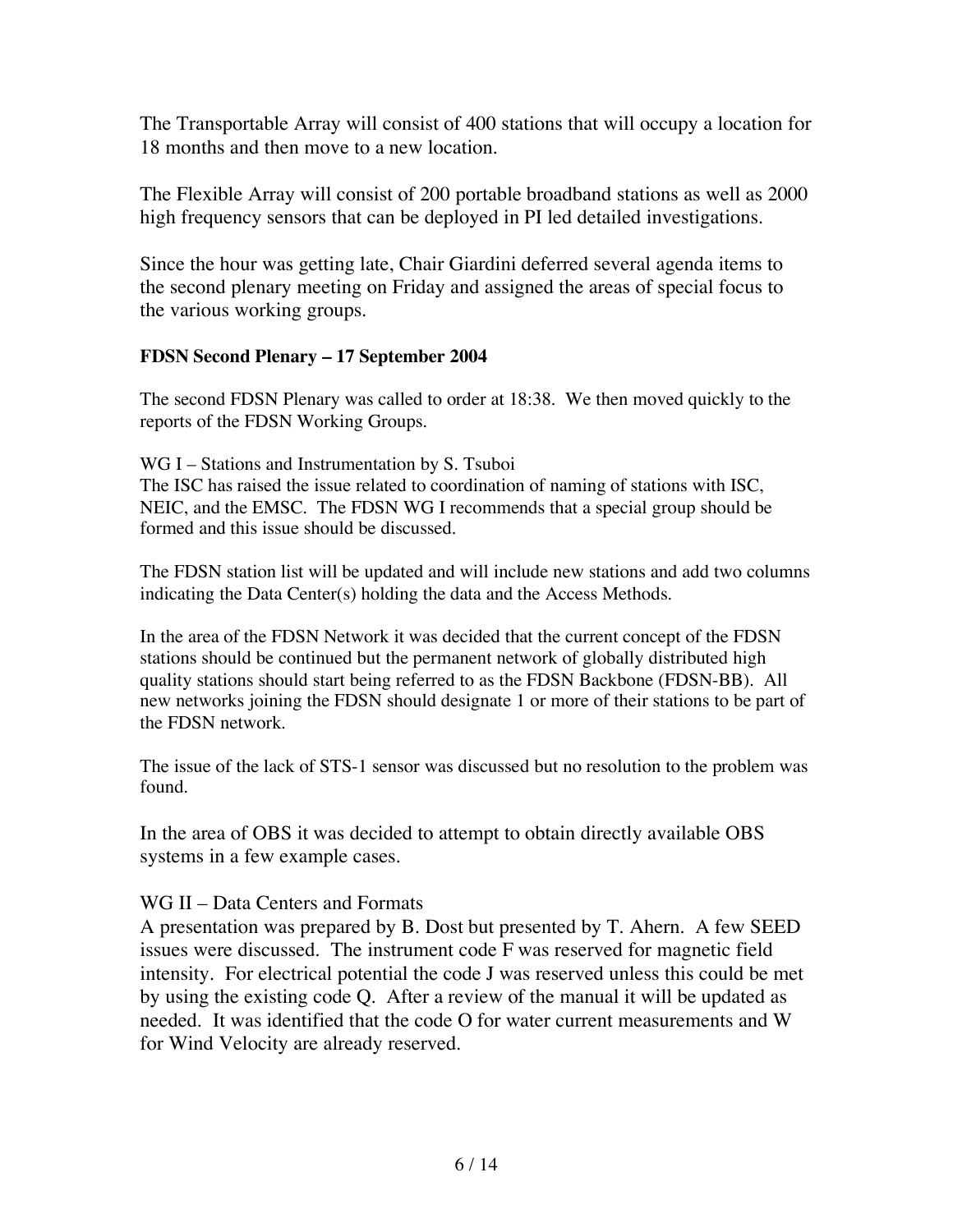WG II discussed support of synthetic seismogram data within the FDSN. It is known that significantly more metadata will be needed in areas such as documentation of things such as velocity models, computer applications used, etc. A working group was formed consisting of S. Tsuboi (Chair), H. Igel, T. Ahern, D. Okaya and J-P. Vilotte. The group will report at the next FDSN meeting. S. Tsuboi presented a summary of how extensions to the XML-SEED concept might be used for synthetic metadata.

A new version of the SEED manual is available at the FDSN web site. Interested parties need to review it and provide comments within one month. At that time IRIS will produce a new version of the manual, make it available on-line as well as printing an appropriate number of copies. One item that needs to be added is that the time ordering of the FIR filter coefficients must be specified and should be in increasing time order.

The issue of Primary and Secondary Data Centers was discussed. It was suggested that it should look at data availability and not just the availability at the data center or not.

Hanka suggested that error checking from NetDC needs to be improved and Ahern indicated it would be but that those finding problems should send specific comments to him.

Several distributed data center approaches were discussed including NetDC, Ninja, Data Handling Interface and the WebDC concept.

Hanka raised the question of "intelligent" wildcarding. WG II suggested that an intelligent client that generates the request such as jWEED could manage this.

The issue of how parametric centers such as NEIC, ISC, and EMSC use and report data sources is causing problems. WG II recommends that those centers propose a solution and the FDSN will review it to see if it has implications for the FDSN.

Hanka indicated that it is difficult to receive new station codes in a timely manner. Bolton indicated that Buland would be willing to help in this area.

J. Lyons indicated that the GSC will continue to develop CSS schema for new areas but he had received no significant interest from other FDSN members in this area.

R. Butler proposed that the FDSN should draft a resolution related to real time data access.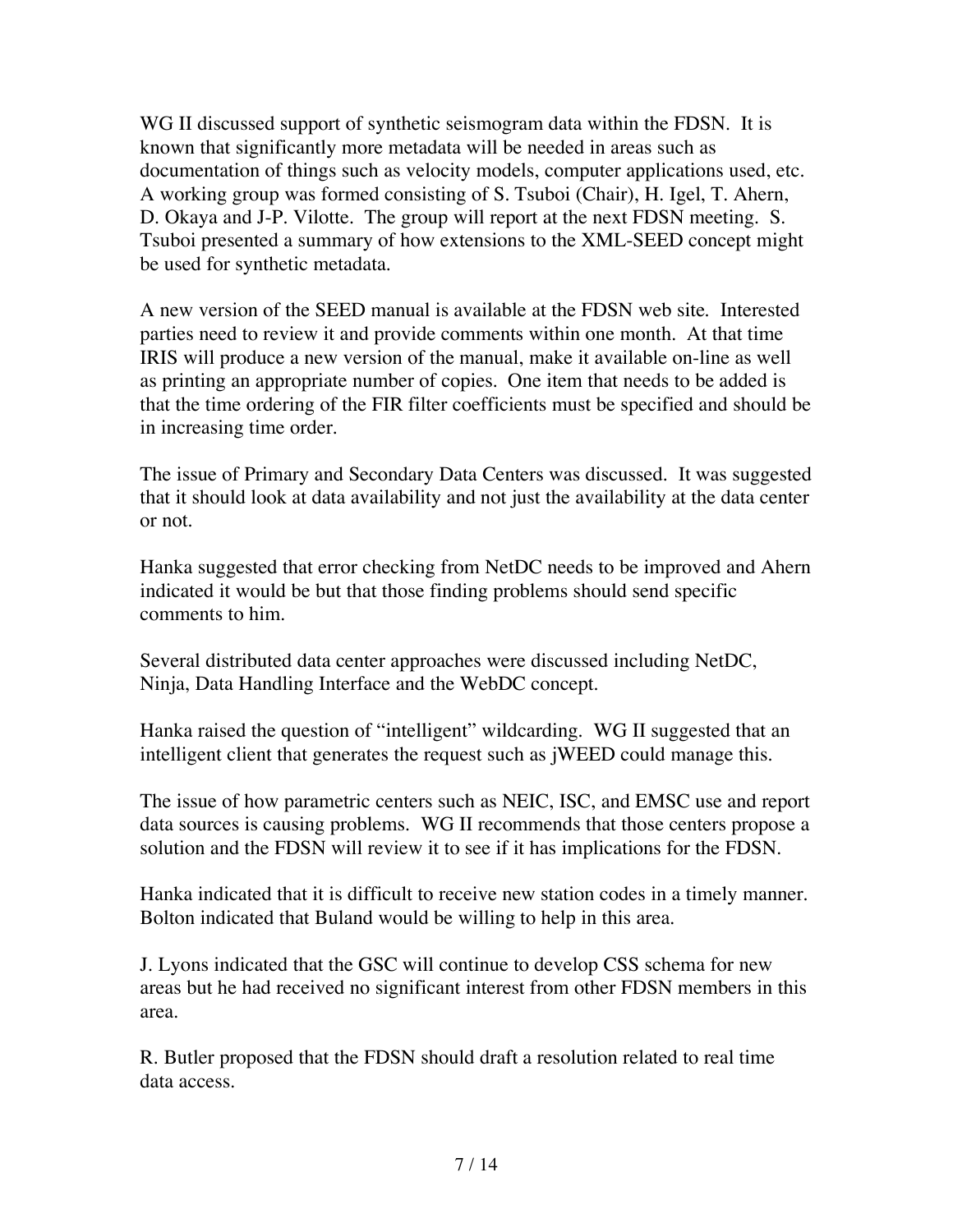# WG III – Software Coordination

T. Ahern as Chair of WG III summarized these discussions.

Manfred Baer discussed the javaSeedLink Monitor written by A. Lomax and available at www.alomax.net/projects/seedlink. Since many of the FDSN networks use SeedLink this may be a very useful utility. He also discussed the QuakeML (Markup Language) being developed at ETH to describe parametric earthquake data. It uses many elements of web service technology. The FDSN will attempt to coordinate QuakeML with the XML SEED effort being led by the Jamstec group in Japan.

L. Calje from Orfeus discussed the SHAPE software development. SHAPE is a way in which metadata can be managed without requiring a database. PDCC 3.0 leveraged the SHAPE effort.

T. Ahern summarized the javaSEED effort undertaken by Rob Casey at the IRIS DMC. These object-oriented classes can accept input from a variety of sources, build and populate objects with SEED blockette metadata. It basically provides an API to information in the objects and acts as an object-oriented toolkit.

The Portable Data Collection Center (PDCC) application is an object oriented, database enabled, SEED metadata management system. It is available as a beta release.

The IRIS Station Information System (ISIS) is an object-oriented, database enabled metadata management system of other types of metadata such as equipment inventories, engineering site visits and data problem reports. There are plans to integrate PDCC and ISIS in the future.

Ahern also summarized the real-time quality assurance framework developed by Bruce Weertman of the IRIS DMC. The framework manages several aspects of QA algorithms when applied to data. It controls when plug-ins are invoked, provides access to the waveform and other information to the plug-ins, it manages all access to the DBMS and supports report generation. The next phase is to begin development of an alarming system. It is currently operating on all data entering the DMC in the real time BUD system.

Ahern also gave a brief overview of web services to see if this might provide a good distributed computing environment for members of the FDSN.

## WG IV on CTBT Issues

J. Lyons summarized the discussions related to WG IV. The issue of the CTBT and FDSN interactions was discussed during the FDSN Executive meeting. It was decided that the FDSN should continue to ask the CTBTO for access to the IMS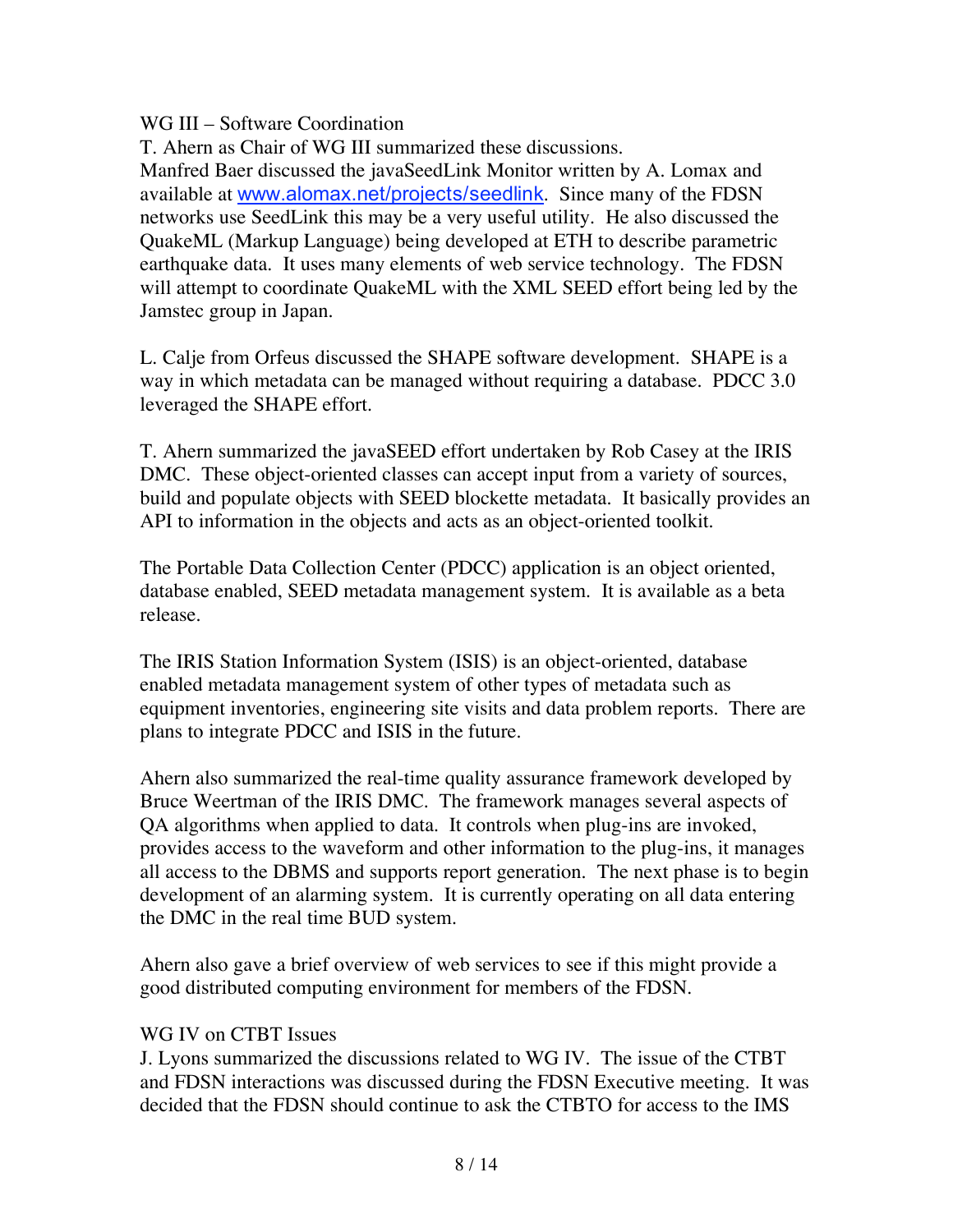data (Seismic, Hydro acoustic, and Infrasound) and as such the working group will not be disbanded a this time.

At the same time the FDSN will pursue gaining access to primary and auxiliary data through bilateral agreements for data exchange. During the next year we will focus on getting data into the FDSN archive at the IRIS DMC from

- Canadian IMS Primary and auxiliary arrays and stations
- GERESS array data through AFTAC
- IMS data from Korea

Giardini suggested that we should produce a map showing CTBT/IMS stations that are NOT in the FDSN archive since many stations already reach the archive from the FDSN member networks.

# WG V – Portable Instrumentation

T. Ahern presented a summary of the results from the first working group meeting of Working Group V in P. Denton's absence. The working group was well attended with representatives from the USA, UK, Canada, France and Germany.

He identified the objectives of WG V which include the promotion of uniform data archive formats and access methods, promotion of an open access to data after an exclusive use period and the ability to share best practice among the FDSN members.

Short term action items include the establishment of an inventory of available equipment at the FDSN web site, the maintenance of an archive of metadata about past projects at the FDSN web site, the establishment and maintenance of planned large scale projects through links from the FDSN web site and the maintenance of a list of links to ocean bottom seismometer pools.

Chairman Giardini highlighted several additional points as discussed below.

## Data Distribution

The goals of the FDSN remain to increase and improve access to data. One way to do this is by supporting distributed models of data centers. The FDSN-BB network will remain to be archived at the IRIS DMC. Regional FDSN stations will be managed in a system of distributed data centers.

# Ocean Bottom Seismometers

The FDSN should stress the deployment of permanent OBS. FDSN will make a goal of establishing permanent OBS using instruments from the US, Japan and Europe. We will request that data from one OBS from all OBS deployments be released in an open manner as a beginning. We will establish links and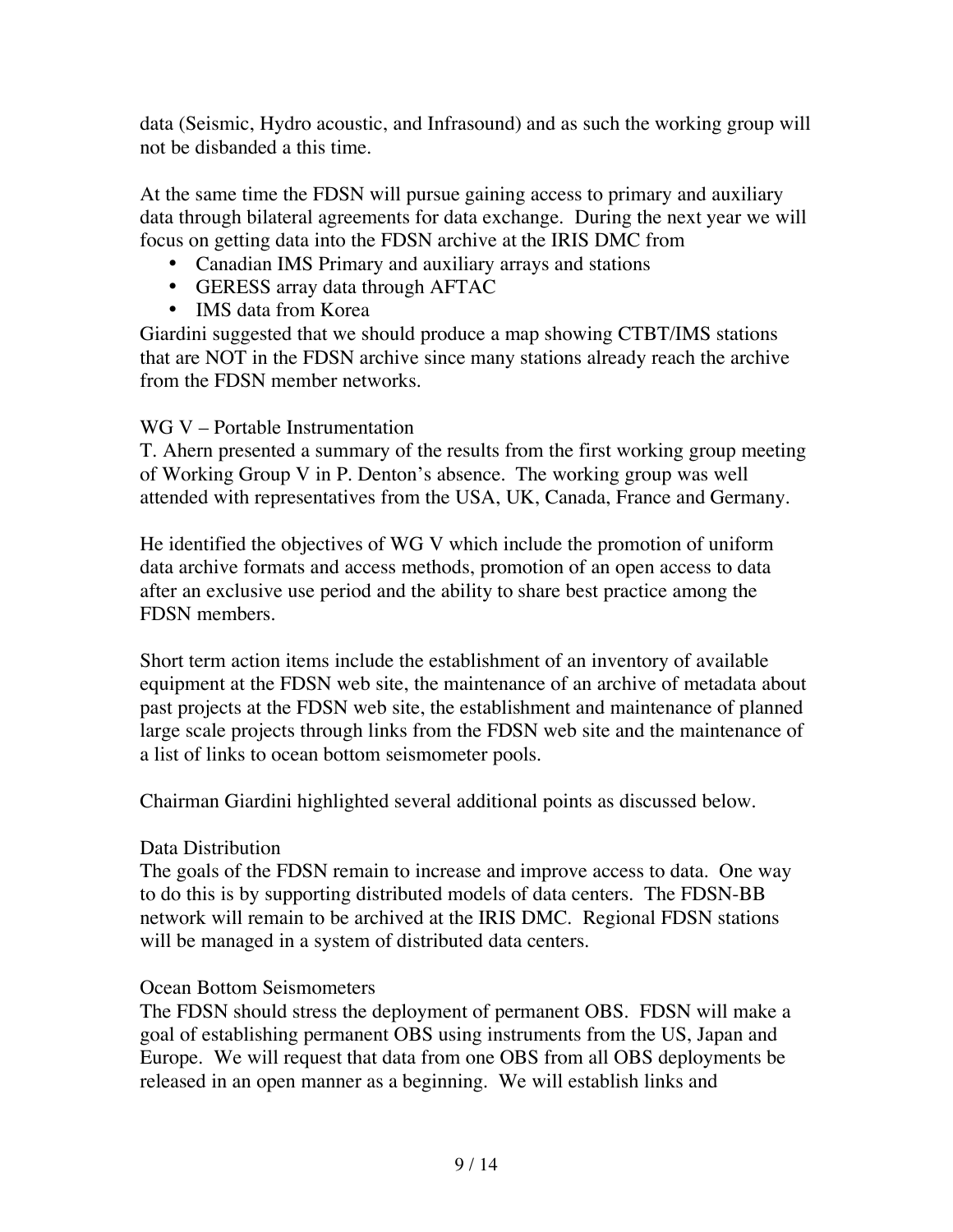inventories to OBS pools; Tsuboi in Japan, Van Eck in Europe, and IRIS in the US will coordinate this.

Real Time data is becoming a goal of the FDSN and whenever possible the FDSN members should embrace it.

We should continue to expand FDSN membership. Van Eck and Giardini in Europe and the Middle East, Tsuboi in Asia, and by IRIS and Puerto Rico in the Americas will coordinate this. It was suggested that we have a one-day workshop the day before the next FDSN meeting takes place.

The FDSN Archive (IRIS) will establish an FDSN partner page on the FDSN web site where all current and new members will be able to provide updated information about their networks as well as their FDSN contact information.

Giardini mentioned that GEOSS would be discussed in a resolution.

With that the FDSN then discussed slight additions to the FDSN Terms of Reference. The following two points were added to the FDSN Goals in the terms of reference.

- Pursuing free and open access to data
- Improving access to data in real-time.

Three resolutions were passed by the FDSN. The text of these resolutions is included at the end of these minutes. R. Butler discussed the first resolution concerning GEOSS. The background was provided, it was discussed and it was passed unanimously.

R. Butler again discussed resolution 2 and it too was discussed and approved by the FDSN.

G. Roult discussed resolution 3. Slight modifications were made to the resolution and it was approved by the FDSN.

The next FDSN meeting will be held in conjunction with the 2005 IASPEI meeting in Santiago, Chile. The dates of the IASPEI meeting will be October 2-9, 2005. The exact dates and times of the FDSN meeting will be determined later.

A list of Action Items will be produced and distributed from this meeting.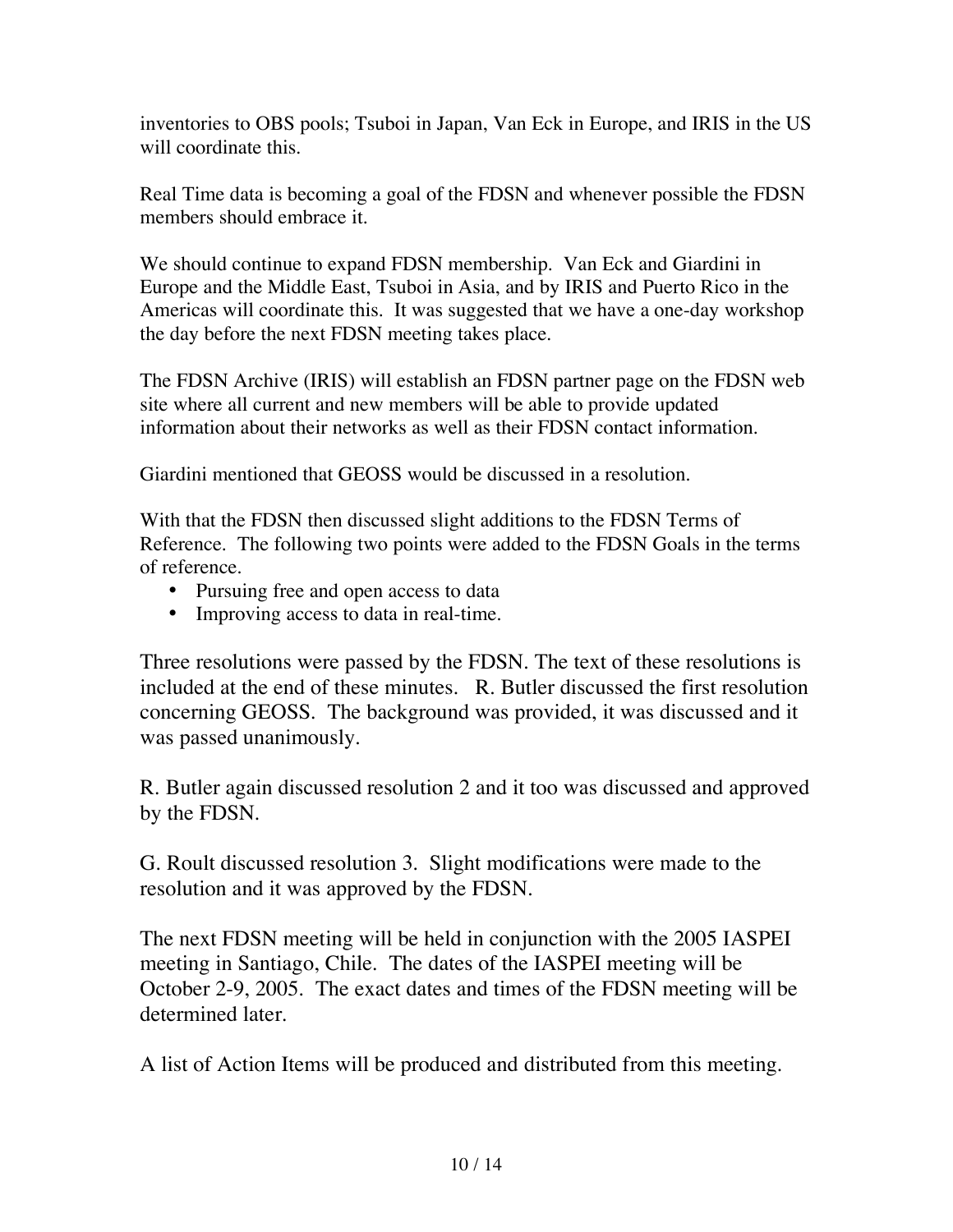Chairman Giardini adjourned the meeting at approximately 20:35.

Respectfully Submitted

Tim Ahern FDSN Secretary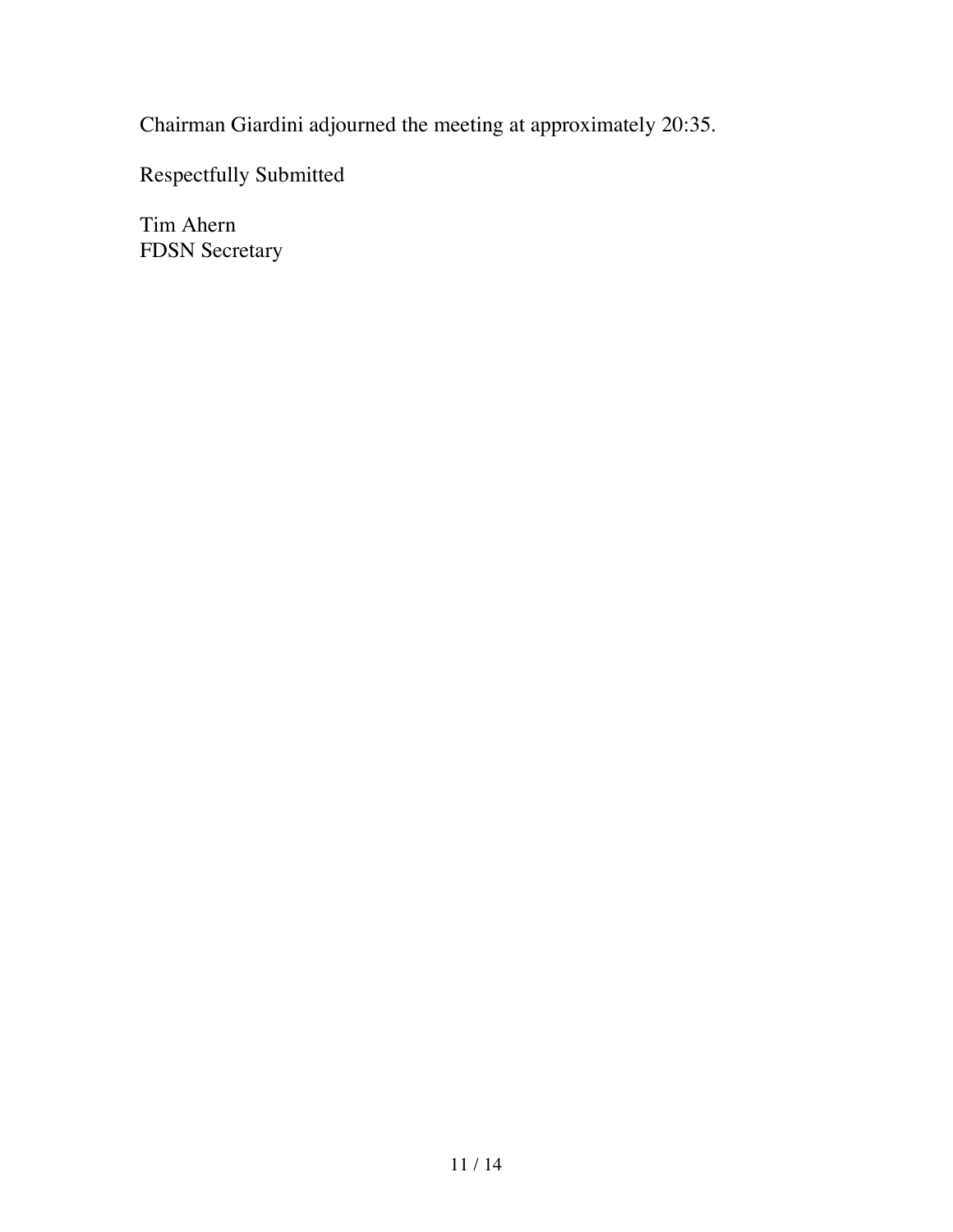# **2004 FDSN Resolution #1** 17 September 2004

Group on Earth Observations (GEO): Global Earth Observing System of Systems (GEOSS)

#### Statement:

The Federation of broadband Digital Seismograph Networks (FDSN) supports the GEOSS Vision and Goal for societal benefits in the GEO topic of Disasters. The FDSN member Networks exist and are *in situ* operational resources providing extensive coordinated global and national seismic coverage with real-time data. FDSN member Networks are a principal source of data and information for earthquake locations, earthquake hazard mitigation, earthquake emergency response, and tsunami warning response, and FDSN member organizations serve as a principal resource for public education and outreach, and technical training in earthquake science. The FDSN is a leading proponent of free and open data access, using an established data and metadata format, through an existing system of Network data centers. In situ spatial coverage of the Earth on land by FDSN Observatories is excellent, with few remaining gaps; and *in situ* seafloor coverage is progressing or planned. Many FDSN Networks are multi-use systems with substantial logistical and infrastructure resources that may be shared with other co-located GEOSS *in situ*  sensors.

#### Resolved:

As an international scientific organization, the FDSN will engage and participate fully in GEO, and encourages FDSN member Networks to coordinate and participate with GEOSS. The FDSN will approach and make appropriate arrangements with GEO, endorse FDSN member Network participation in GEOSS, and coordinate as requested.

Excerpt from…

Ad hoc Group on Earth Observations (GEO) Implementation Plan Task Team (IPTT) Draft GEOSS 10-Year Implementation Plan DRAFT TECHNICAL BLUEPRINT / REFERENCE DOCUMENT August 2004

#### Section 4.1 DISASTERS

4.1.2 Vision and How GEOSS Will Help

The overarching 10-year vision in the area of disasters is to build toward coordinated operational observing systems with global coverage. These need to be capable of supporting effective disaster warnings, response, and recovery, and generating information products that enable planning and mitigation, in support of sustainable development. Disparate, multidisciplinary, basic, and applied research must be integrated into operational systems. Gaps in observations, in knowledge, in technology, in capacity, but above all, in organization must be filled. Providing this collaborative framework, together with support for continuity of operations for all essential systems, is precisely the purpose of GEOSS.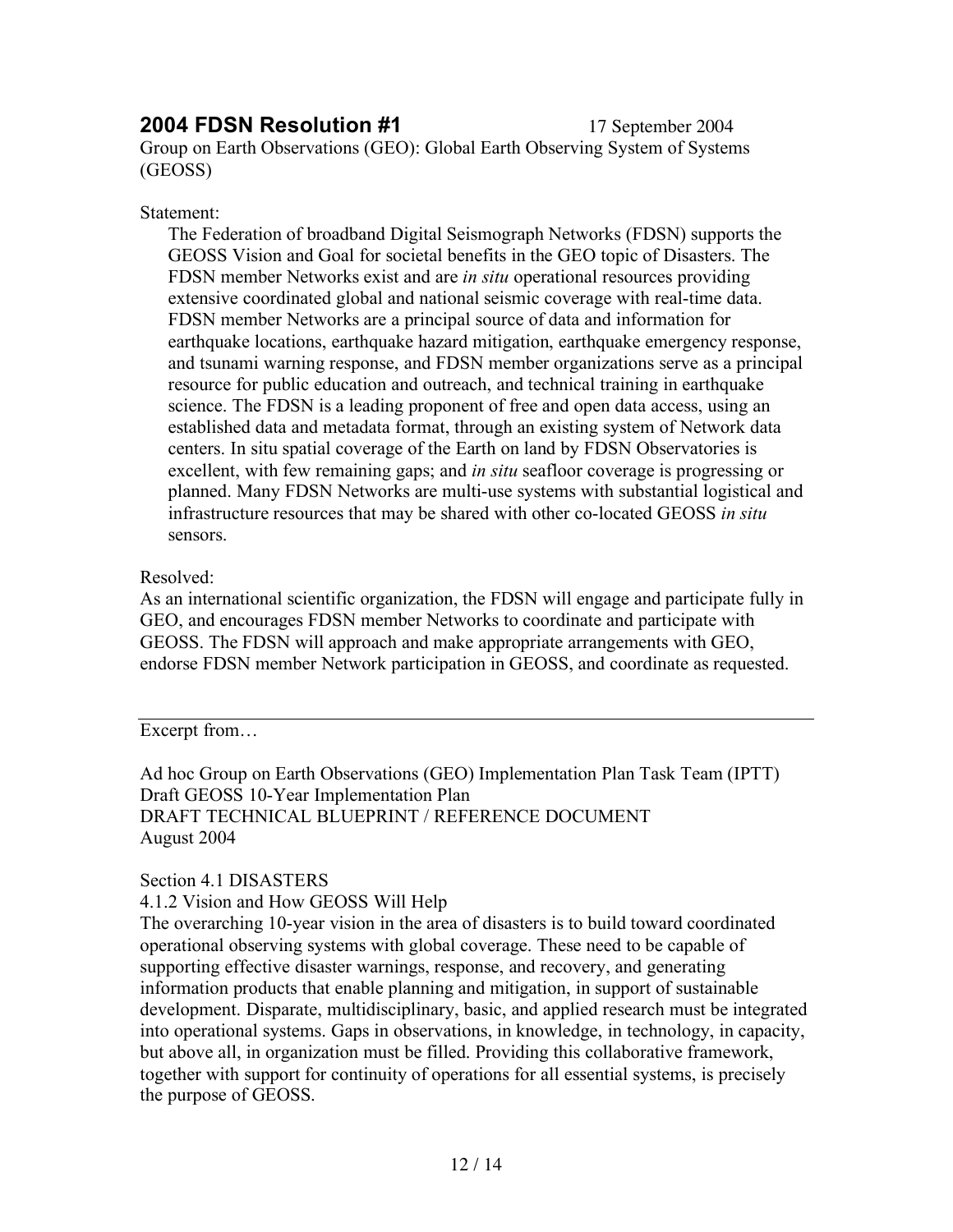# **2004 FDSN Resolution #2** 17 September 2004

#### Statement:

The FDSN Backbone Network has achieved excellent seismic coverage of the Earth on land with few remaining gaps. However, nearly all of the oceanic coverage of the planet is achieved from island sites, which are not representative of the seafloor. Vast open areas of the ocean have no coverage whatsoever. These oceanic areas of the Earth are international, and efforts to achieve success are necessarily international. In principle, oceanic coverage of the Earth with ocean bottom seismic and hydroacoustic systems (OBSHs) should be comparable to land-based coverage with seismic sensors, of the order of 100 oceanic sites. Most OBSHs currently deployed are for more narrowly focused scientific studies with limited duration, and their data are proprietary for periods of years or not available at all. In order to get more international scientific attention for global seismology in the oceans, more data must be available immediately, so that the inertia in progress due to long-delays in release of data becomes momentum through awareness of the exciting opportunities in oceanic data.

#### Resolved:

As an international scientific organization recognizing the imperative for better seismological coverage in the oceans in order to understand our planet:

- The FDSN requests that real-time seismic and hydroacoustic data from seafloor observatories using cable and/or buoyed systems be well coordinated with existing FDSN member Networks, so that data may be seamlessly integrated with land-based data, and distributed freely and openly.
- The FDSN advocates the immediate release of data from proprietary restrictions from at least one OBS/H in each scientific deployment or experiment in the oceans and seas, and requests that these data be made available to a FDSN data center for global seismological international data exchange.
- The FDSN recognizes the additional need for a fleet of OBSHs dedicated to global seismological coverage of the oceans and concomitant oceanic seismology, to be deployed via ships of opportunity and coordinated with the oceanographic community, whose data are freely and openly available at FDSN data centers without delay or restriction. The FDSN advocates the creation of an international capability to coordinate and encourage the collaboration of national and international efforts, encompassing OBSH contributions of 10-20 units each from Europe, North America, and Japan, and other interested nations.
- The FDSN will approach and make appropriate arrangements with national and international oceanographic organizations, endorse FDSN member Network participation in these activities, and coordinate as requested.